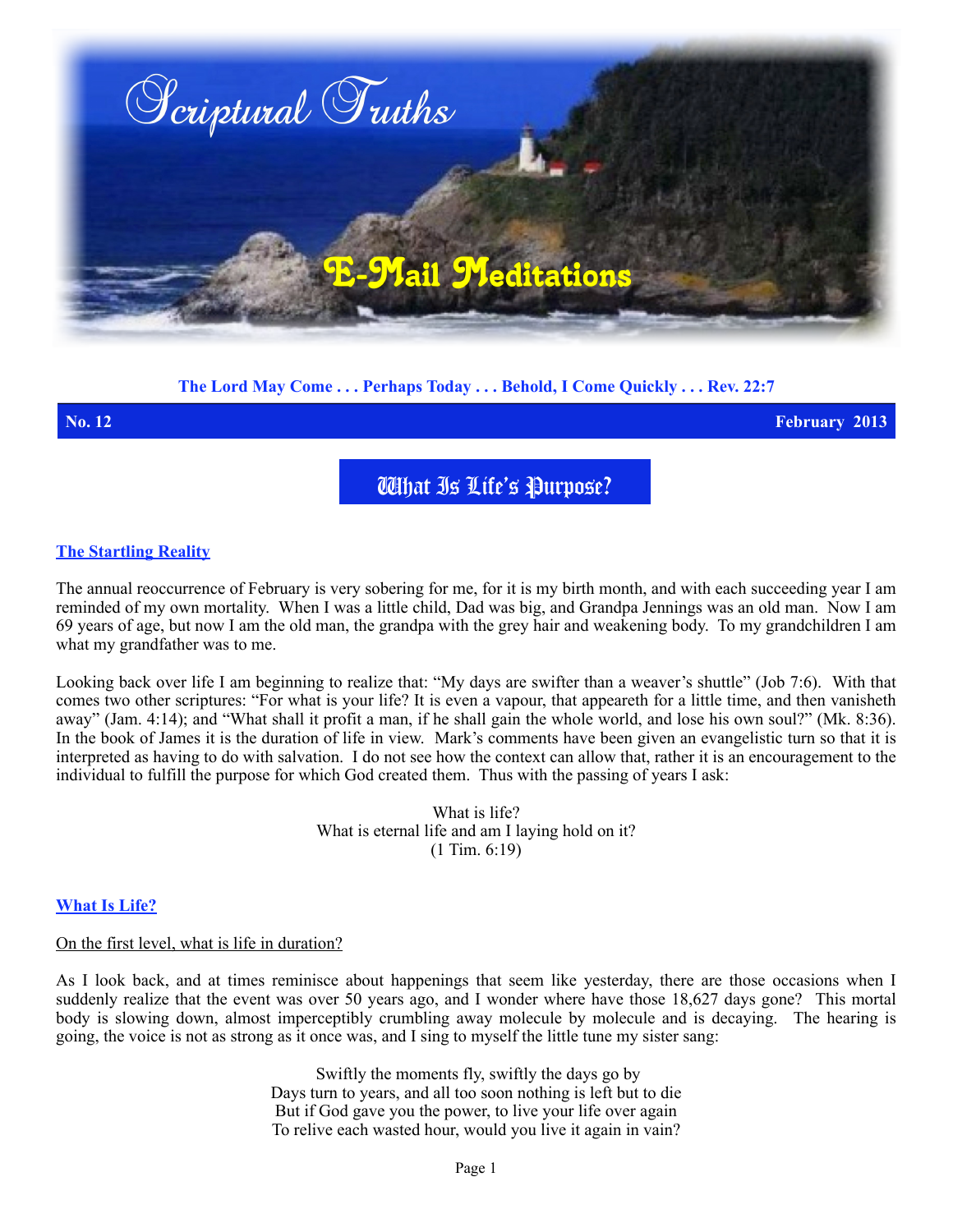### Again, what is life in its very heart?

The question could be paraphrased: "What is living?" I hear of the "jet set", etc., and this was presented as real living, but is it? Sadly, in this materialistic age many determine real life by the opulence in which one lives; the high positioning of ones associations; and the affluence one has because of positions, prestige, power, and secular goods.

# **But is this really life?**

I have often walked round the graves, tombs, and crypts of the rich and famous and ask: What is life? Is it an accumulation of deteriorating "stuff" that is only for the present without any thought of life beyond the last breath? Wither one is entombed in Forest Lawn Cemetery in Hollywood or in a paupers grave, how glamorous the life was, or what one had, is of no consequence. It is over.

It has been said that Egypt is a type of the world, and this is true. Egypt was a rich and wonderful place. It had its great library at Alexandria, its magnificent obelisks and pyramids, but nothing of its learning and skills could save or satisfy. It also was a world of idolatry. The mindset of Egypt was hemmed in by the four sided box of touch, hear, smell, and sight. There was the belief that there was an afterlife, but knowing virtually nothing about it resulted in the mummification of bodies for the other world. The ancient Egyptians, and later Nebuchadnezzar, would have the children of Israel believe there is no God who can deliver (Dan. 3:29), no promised land, real life consisted of the repetitiousness of work, sleep, eat, born a slave, live as a slave, and die as one. Living in such a godless materialistic environment definitely had an effect on the children of Israel, and consequently, even when they were in Egypt crying to God, they were idolators (Ezek. 20:5-8).

On this I must question myself: "Is it possible that I have been influenced by the world's culture and aspirations that I also could be an idolater? Could I, though praying at meetings, taking part in gospel meetings, Bible readings, etc., can be an idolater? Clearly the Holy Spirit knew we could be idolaters as Israel was, but how? Can an individual be a spiritual schizophrenic, live as a christian, and be an idolater? Sadly, such can be the case for the scriptures teach about those who were redeemed:

- a) "Wherefore, my dearly beloved, flee from idolatry" (1 Cor. 10:14)
- b) "Neither be ye idolaters, as were some of them" (1 Cor. 10:7)
- c) "Mortify therefore your members . . . covetousness, which is idolatry" (Col. 3:5)
- d) "Little children, keep yourselves from idols" (1 Jn. 5:21)

Such statements would not be necessary if such a situation were not possible. The passing of years does not always mean spiritual development, for we can have an Egyptian mindset.

We can have such on two levels:

- a) We can have the same mindset as the unsaved in that, they work for the dollar when work has no higher purpose than to get paid to acquire things or please ourselves. Christians can live so much within the box that life is lived as if there is no heaven or hell, no coming of the Lord, and so get what you can, use all you can get as if it was mine, and take Heaven when it comes. Slaves to the unsatisfiable wantings of life, ever striving to get, get, and get more.
- b) But the other is a more subtle, but devilish form of idolatry. It is to take the beautiful things of life and misuse them. I would be the first not to have beautiful things. God is the God of beauty and gives us the lovely things in life to enjoy. There is nothing wrong with having beautiful things, but the idolater's mindset comes when the lovely things are misused for the very purpose God gave them. For instance, God gave Nebuchadnezzar beautiful things. He had a brilliant mind and architectural skills but the amoral became more important than the moral. God said to him through Daniel: "Break off thy sins by righteousness, and thine iniquities by shewing mercy to the poor" (Dan. 4:27), but what was his response? "Is not this great Babylon, that I have built?" (Dan. 4:30). This man looked on the lovely things which God had given to him as the results of his doings, and used the material blessings of God for his own ego and glorification! That is the Egyptian mindset. He was an idolater. Again, Judas showed the Egyptian mindset. The idolators mindset in another level. He took the gift of friendship, the sop (Jn. 13:26-27) but rejected the giver. The decision the believer must face is: In the past year, God has given me beautiful things, my car, home, tools, Biblical books, computer, etc., have I used them for His glory or my ego and glorification? Indeed, the very work an individual does can become an idol! I know of one preacher who, when he took sick, was unable to finish the meetings. Another brother finished them and a number of people were saved. Instead of rejoicing in that which God had done the preacher said: "You took my glory"!